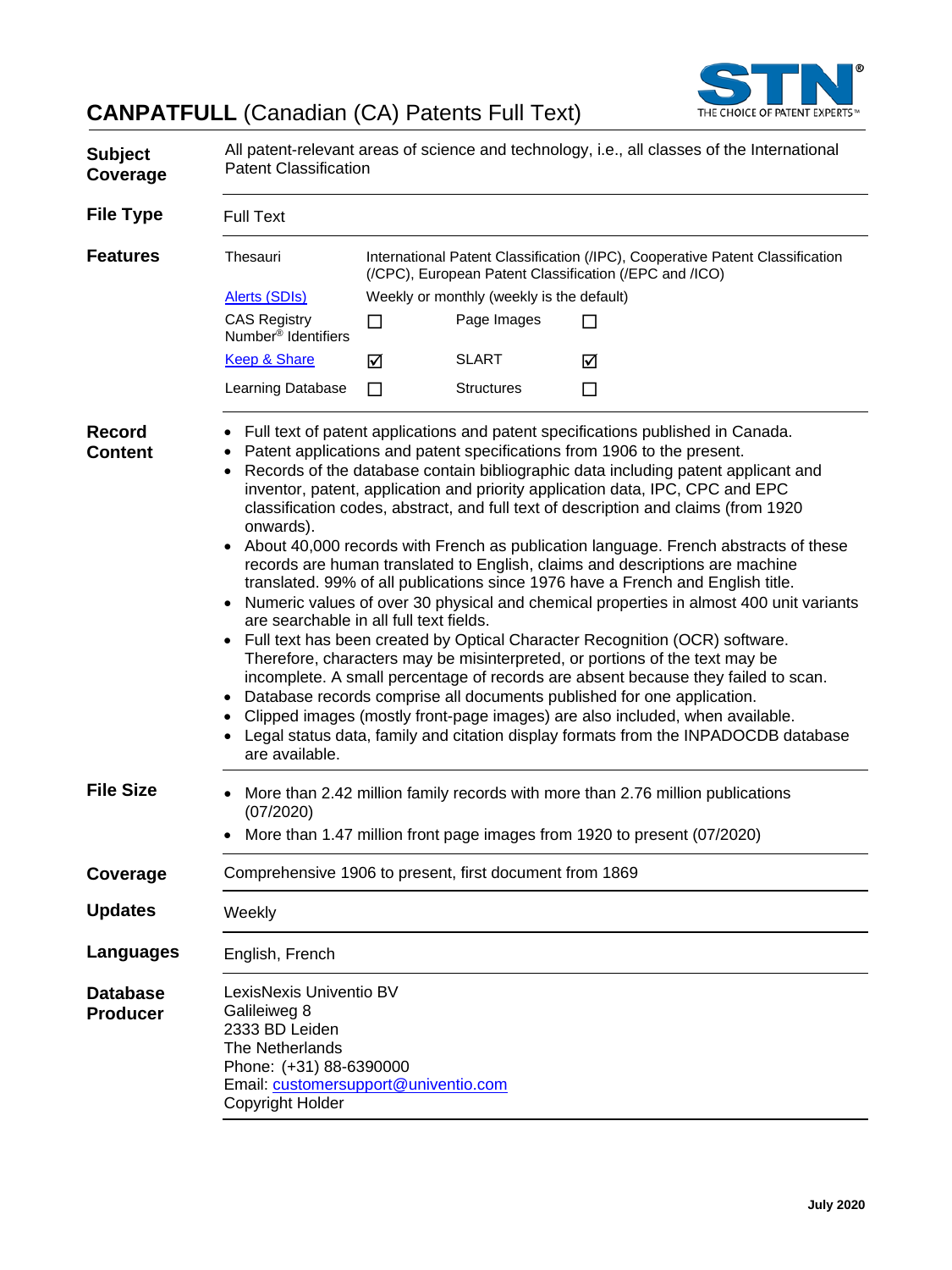| <b>Database</b><br><b>Supplier</b> | <b>FIZ Karlsruhe</b><br><b>STN Europe</b><br>P.O. Box 2465<br>76012 Karlsruhe<br>Germany<br>Phone: +49-7247-808-555<br>Fax: +49-7247-808-259<br>Email: helpdesk@fiz-karlsruhe.de                                                                                                                                            |
|------------------------------------|-----------------------------------------------------------------------------------------------------------------------------------------------------------------------------------------------------------------------------------------------------------------------------------------------------------------------------|
| <b>Sources</b>                     | Patent applications and patent specifications published by the Canadian Intellectual<br><b>Property Office</b>                                                                                                                                                                                                              |
| <b>User Aids</b>                   | Online Helps (HELP DIRECTORY lists all help messages available)<br><b>STNGUIDE</b>                                                                                                                                                                                                                                          |
| <b>Clusters</b>                    | AEROTECH<br><b>ALLBIB</b><br>AUTHORS<br><b>CORPSOURCE</b><br><b>ENGINEERING</b><br>• FULLTEXT<br><b>HPATENTS</b><br><b>NPS</b><br><b>PATENTS</b><br>• PNTTEXT<br><b>STN Database Cluster information:</b><br>http://www.stn-<br>international.com/en/customersupport/customer-<br>support#cluster+%7C+subjects+%7C+features |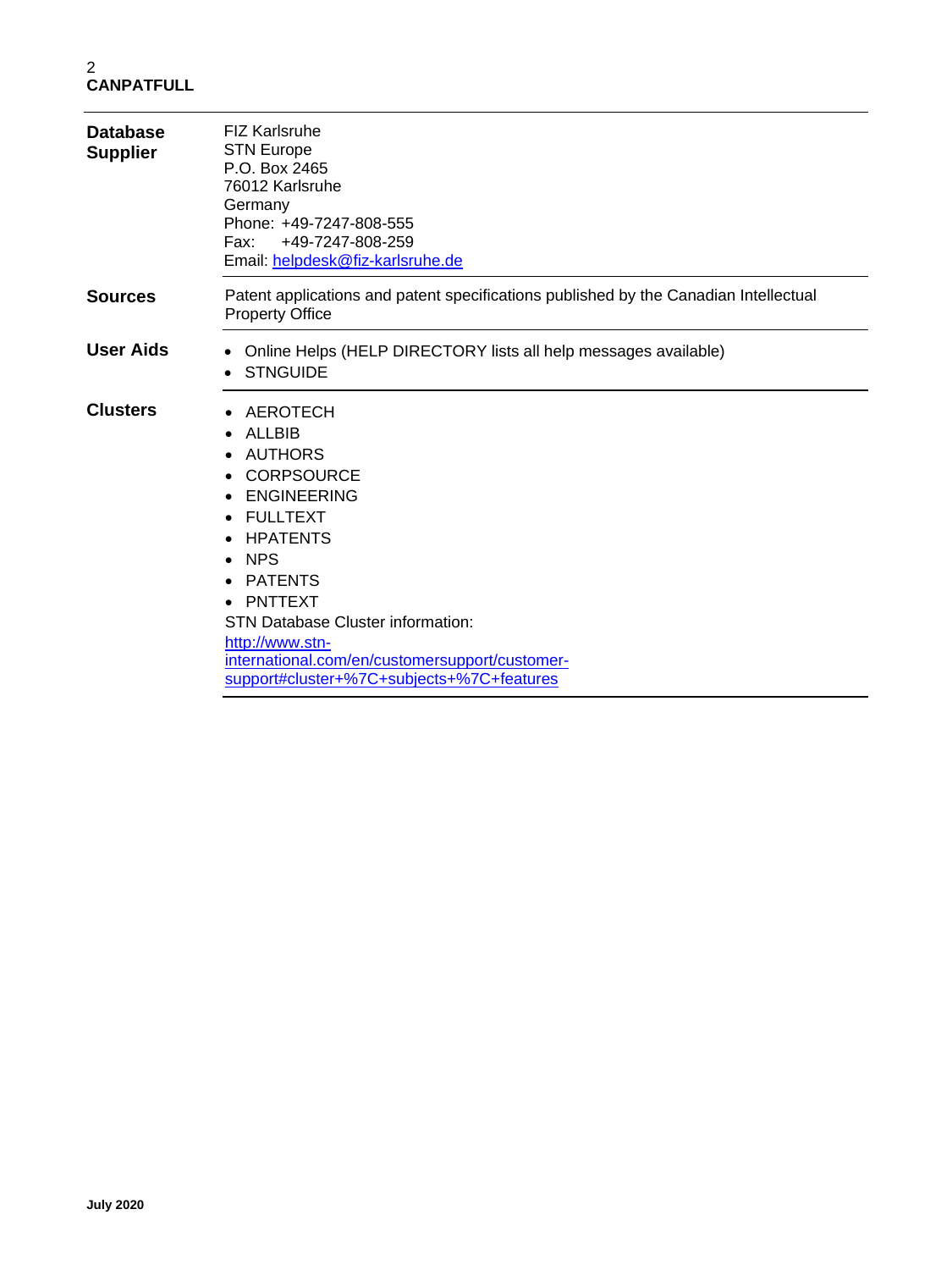## **Search and Display Field Codes**

If multiple search terms are linked with and AND-operator, all terms are searched in the complete database record, i.e. in all publications referring to one application. For a search in a specific publication of the record, connect the search term and the patent kind code with the (L)-proximity operator, e.g. S BOREHOLE/AB,TI,CLM (L) CAA1/PK limits the search to Canadian applications CAA1.

Fields that allow left truncation are indicated by an asterisk (\*).

### **General Search Fields**

| <b>Search Field Name</b>                                                                                                                                                                                                                                                                                                                                                                                                                                      | <b>Search</b><br>Code                                                                                                                    | <b>Search Examples</b>                                                                                                                                                                                                                                                                                   | <b>Display</b><br><b>Codes</b>                                                                                                              |
|---------------------------------------------------------------------------------------------------------------------------------------------------------------------------------------------------------------------------------------------------------------------------------------------------------------------------------------------------------------------------------------------------------------------------------------------------------------|------------------------------------------------------------------------------------------------------------------------------------------|----------------------------------------------------------------------------------------------------------------------------------------------------------------------------------------------------------------------------------------------------------------------------------------------------------|---------------------------------------------------------------------------------------------------------------------------------------------|
| Basic Index* (contains single words from the<br>titles (TIEN, TIFR), abstracts (ABEN,<br>ABFR), detailed description (DETDEN,<br>DETDFR), claims (CLMEN, CLMFR), and<br>main claims (MCLMEN, MCLMFR) fields)                                                                                                                                                                                                                                                  | None<br>or<br>/BI                                                                                                                        | S TRANSISTOR AND ELECTRODE<br>S ACOUSTIC SENSOR<br>S ?TRANSFER?<br>S PLASTIQUE                                                                                                                                                                                                                           | TI, TIEN, TIFR,<br>AB, ABEN, ABFR,<br>CLM, CLMEN,<br>CLMFR, DETD,<br>DETDEN,<br>DETDFR, MCLM,<br>MCLMEN,<br><b>MCLMFR</b>                   |
| Abstract* (in English and French)<br>Abstract in English<br>Abstract in French<br><b>Accession Number</b><br>Agent<br>Agent, Country (WIPO code and text)<br>Application Country (WIPO code and text)<br>Application Date (1)<br>Application Number (2)<br>Application Year (1)<br>Claims* (in English and French)<br>Claims (in English)<br>Claims (in French)<br>Cooperative Patent Classification (3)<br>Cooperative Patent Classification, Action<br>Date | /AB<br>/ABEN<br>/ABFR<br>/AN<br>/AG<br>/AG.CNY<br>/AC<br>/AD<br>/AP<br>(or /APPS)<br>/AY<br>/CLM<br>/CLMEN<br>/CLMFR<br>/CPC<br>/CPC.ACD | S BOREHOLE/AB<br>S BOREHOLE/ABEN<br>S PLASTIQUE/ABFR<br>S 2010006109/AN<br>S ANDREW/AG<br>S CA/AG.CNY<br>S CA/AC<br>S AD=JAN 2003<br>S CA 2003-2669508/AP<br>S 2003CA-2669508/APPS<br>S AY>=2000<br>S DERIVATION/CLM<br>S DERIVATION/CLMEN<br>S DERIVATION/CLMFR<br>S C12N0009/CPC<br>S 20121113/CPC.ACD | AB<br>AB, ABEN<br>AB, ABFR<br>AN<br>AG<br>AG.CNY<br>AI<br>AI<br>AI<br>AI<br><b>CLM</b><br>CLM, CLMEN<br>CLM, CLMFR<br><b>CPC</b><br>CPC.TAB |
| Cooperative Patent Classification, Keywords<br>Cooperative Patent Classification, Version<br>Data Entry Date (1)<br>Data Update Date (1)<br>Document Type<br>(code and text)<br>Entry Date (1)<br>Entry Date of Fulltext (1)<br>EPC, Keyword Terms                                                                                                                                                                                                            | /CPC.KW<br>/CPC.VER<br>/DED<br>/DUPD<br>/DT<br>(or $/TC$ )<br>/ED<br>/EDTX<br>/EPC.KW                                                    | S C12N0009/CPC(S)I/CPC.KW<br>S 20130101/CPC.VER<br>S 20110727/DED<br>S 20110106/DUPD<br>S P/DT<br>S PATENT/DT<br>S ED=AUGUST 2011<br>S 20110815/EDTX<br>S D2/EPC.KW                                                                                                                                      | CPC.TAB<br>CPC.TAB<br><b>DED</b><br><b>DUPD</b><br>DT<br>ED<br><b>EDTX</b><br><b>EPC</b>                                                    |
| European Patent Classification (3)<br><b>Field Availability</b><br>Graphic Image Size (1)<br>ICO (in-computer-only) Classification (3)<br>ICO Keyword Terms<br>IdT (Indeling der Techniek)<br>International Patent Classification                                                                                                                                                                                                                             | /EPC (or<br>/ECLA)<br>/FA<br>/GIS<br>$/$ ICO<br>/ICO.KW<br>/IDT<br>/IPC                                                                  | S A01B0001-02B/EPC<br>S AB/FA<br>S L1 AND 700-800/GIS<br>S L29C0065:18/ICO<br>S A4/ICO.KW<br>S B21K0001-56/IDT<br>S A01B001/IPC                                                                                                                                                                          | <b>EPC</b><br>FA<br>GIS<br>ICO<br><b>ICO</b><br>IDT<br>ICM, ICS,                                                                            |
| $(ICM, ICS, IPCI, IPCR)$ $(3)$<br>International Patent Classification (ICM, ICS)<br>Inventor<br>Inventor, Country (WIPO code and text)<br><b>Inventor Address</b><br>IPC, Initial                                                                                                                                                                                                                                                                             | /IC<br>/IN<br>(or $/AU$ )<br>/IN.CNY<br>/INA<br>/IPCI                                                                                    | S A24B/IC<br>S MANDEL, STEVEN J./IN<br>S MANDEL?/IN<br>S CA/IN.CNY<br>S BADHAUSSTRASSE 10/4 A-6080,<br>IGLS, AT/INA<br>S B21B0001/IPCI                                                                                                                                                                   | <b>IPCI, IPCR</b><br>IC, ICM, ICS<br>IN<br>IN, IN.CNY<br>IN<br><b>IPCI</b>                                                                  |
| IPC, Keyword Terms                                                                                                                                                                                                                                                                                                                                                                                                                                            | /IPC.KW                                                                                                                                  | S INITIAL/IPC.KW                                                                                                                                                                                                                                                                                         | <b>IPC.TAB</b>                                                                                                                              |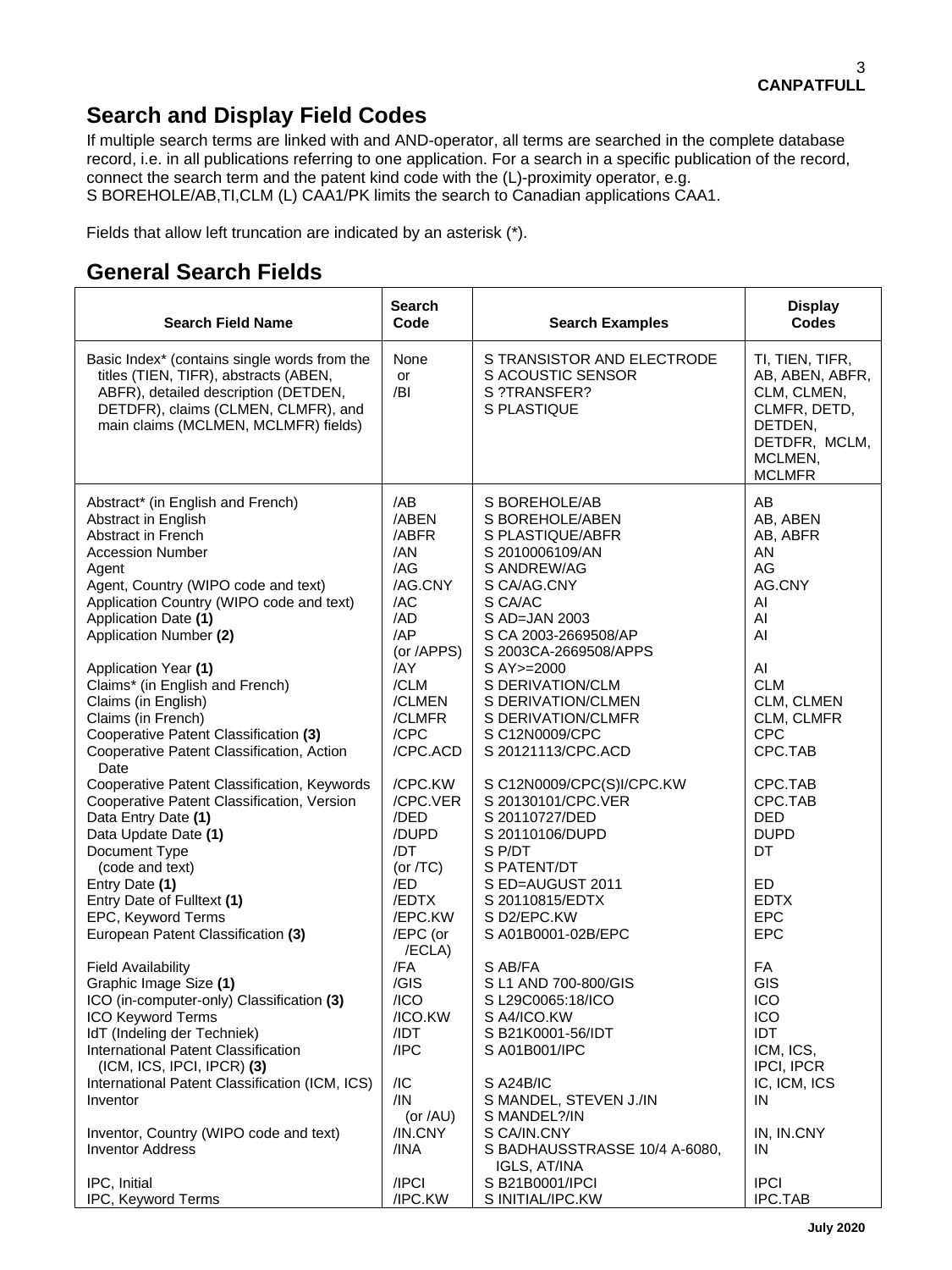### **CANPATFULL**

### **General Search Fields (cont'd)**

| <b>Search Field Name</b>                                   | <b>Search</b><br>Code | <b>Search Examples</b>                                              | <b>Display</b><br><b>Codes</b> |
|------------------------------------------------------------|-----------------------|---------------------------------------------------------------------|--------------------------------|
| IPC, Action Date (1)                                       | /IPC.ACD              | S 20051008/IPC.ACD                                                  | <b>IPC.TAB</b>                 |
| IPC, Main                                                  | /ICM                  | S A01N001/ICM                                                       | <b>ICM</b>                     |
| IPC, Reclassified                                          | /IPCR                 | S B21B0001/IPCR                                                     | <b>IPCR</b>                    |
| IPC, Reform                                                | /IPC.REF              | S A01B0001-04/IPC.REF                                               | <b>IPC.TAB</b>                 |
| IPC, Secondary                                             | /ICS                  | S A01B001-16/ICS                                                    | <b>ICS</b>                     |
| IPC, Version                                               | /IPC.VER              | S 7/IPC.VER                                                         | <b>IPC.TAB</b>                 |
| Key Terms (6)                                              | /KT                   | S GLUCOSE ANALYZER/KT                                               | <b>KT</b>                      |
| Language (code and text)                                   | /IA                   | S EN/LA<br>S ENGLISH/LA                                             | LA                             |
| Language, Filing (code and text)                           | /LAF                  | S EN/LAF<br>S ENGLISH/LAF                                           | LAF                            |
| Main Claim* (in English and French)                        | /MCLM                 | S ?FRACTURE?/MCLM                                                   | <b>MCLM</b>                    |
| Main Claims in English                                     | /MCLMEN               | S DERIVATION/MCLMEN                                                 | MCLM, MCLMEN                   |
| Main Claims in French                                      | /MCLMFR               | S DERIVATION/MCLMFR                                                 | MCLM, MCLMFR                   |
| Number of Claims (1)                                       | /CLMN                 | S 5-7/CLMN                                                          | <b>CLMN</b>                    |
| Number of Paragraphs in DETD<br>(Detailed Description) (1) | /DETN                 | S DETN<10                                                           | <b>DETN</b>                    |
| Patent Applicant/Patentee (5)                              | /PA (or /CS)          | S BASF AG/PA                                                        | <b>PA</b>                      |
| Patent Assignee, Country (WIPO code and<br>text)           | /PA.CNY               | S IL/PA.CNY                                                         | PA, PA.CNY                     |
| Patent Assignee, Nationality (WIPO code)                   | /PA.NAT               | S CU/PA.NAT                                                         | <b>PA</b>                      |
| Patent Assignee, Residence (WIPO code)                     | /PA.RES               | S KR/PA.RES                                                         | <b>PA</b>                      |
| Patent Assignee, Total (5)                                 | /PA.T                 | S SANDISK IL/PA.T                                                   | PA                             |
| Patent Assignee Address                                    | /PAA                  | S 353 LAKESIDE DRIVE, FOSTER<br>CITY, CA, 94404, US/PAA             | <b>PA</b>                      |
| Patent Country (WIPO code and text)                        | /PC                   | S CA/PC                                                             | PI                             |
| Patent Information Publication Type                        | /PIT                  | S "CAC2 DIVISION OF PATENT<br>(FROM NO. 1275151 TO<br>2000000)"/PIT | PIT                            |
| Patent Kind Code                                           | /PK                   | S CAA1/PK                                                           | PI                             |
| Patent Number (2)                                          | /PN (or<br>/PATS)     | S CA2340007/PN                                                      | PI                             |
| Patent Number, Original                                    | /PNO                  | S CA2340007/PNO                                                     | <b>PNO</b>                     |
| Patent Number/Kind Code                                    | /PNK                  | S CA 1334342C2/PNK                                                  | PI                             |
| <b>Physical Properties</b>                                 | /PHP                  | S VOLT/PHP (S) TOUCH SCREEN/BI                                      | <b>KWIC</b>                    |
| <b>Priority Country</b>                                    | /PRC                  | S AU/PRC                                                            | <b>PRN</b>                     |
| (WIPO code and text)                                       |                       | S AUSTRALIA/PRC                                                     |                                |
| Priority Date (1)                                          | /PRD                  | S PRD=APRIL, 2 2003                                                 | <b>PRN</b>                     |
|                                                            |                       | S 20030402/PRD                                                      |                                |
| Priority Date, First (1)                                   | /PRDF                 | S 20000109/PRDF                                                     | PRN                            |
| <b>Priority Number Kind Code</b>                           | /PRK                  | S DEA/PRK                                                           | <b>PRN</b>                     |
| Priority Number (2)                                        | /PRN                  | S DE2000-10000267/PRN                                               | <b>PRN</b>                     |
| Priority Number, Original                                  | /PRNO                 | S US03530396/PRNO                                                   | PRNO, PRAO                     |
| Priority Year (1)                                          | /PRY                  | S 1993/PRY                                                          | <b>PRN</b>                     |
| Priority Year, First (1)                                   | /PRYF                 | S 1993-1994/PRYF                                                    | <b>PRN</b>                     |
| Publication Date (1)                                       | /PD                   | S PD=JAN-FEB 2003                                                   | PI                             |
| Publication Year (1)                                       | /PY                   | S PY>2003 AND L1                                                    | PI                             |
| <b>Related Patent Country</b>                              | /RLC                  | S WO/RLC                                                            | <b>RLI</b>                     |
| <b>Related Application Number</b>                          | /RLN                  | S WO2005-CN1442/RLN                                                 | <b>RLI</b>                     |
| Related Application Date (1)                               | /RLD                  | S 20000109/RLD                                                      | <b>RLI</b>                     |
| Related Application Year (1)                               | /RLY                  | S 2005/RLY                                                          | <b>RLI</b>                     |
| Title * (in English and French)                            | /TI                   | S FLUID###/TI                                                       | TI                             |
| Title in English                                           | /TIEN                 | S TOUCH SCREEN/TIEN                                                 | TI, TIEN                       |
| Title in French                                            | /TIFR                 | S ECRAN TACTILE/TIFR                                                | TI, TIFR                       |
| Update Date (1)                                            | /UP                   | S UP=JULY 2011                                                      | UP                             |

**(1)** Numeric search field that may be searched using numeric operators or ranges.

**(2)** By default, patent numbers, application and priority numbers are displayed in STN Format. To display them in Derwent format, enter SET PATENT DERWENT at an arrow prompt. To reset display to STN Format, enter SET PATENT STN.

**(3)** An online thesaurus is available in this field.

**(4)** Only valid for IPC version 1–7.

**(**5) Search with implied (S) proximity is available in this field. (6) Field available for records since 20181112/UP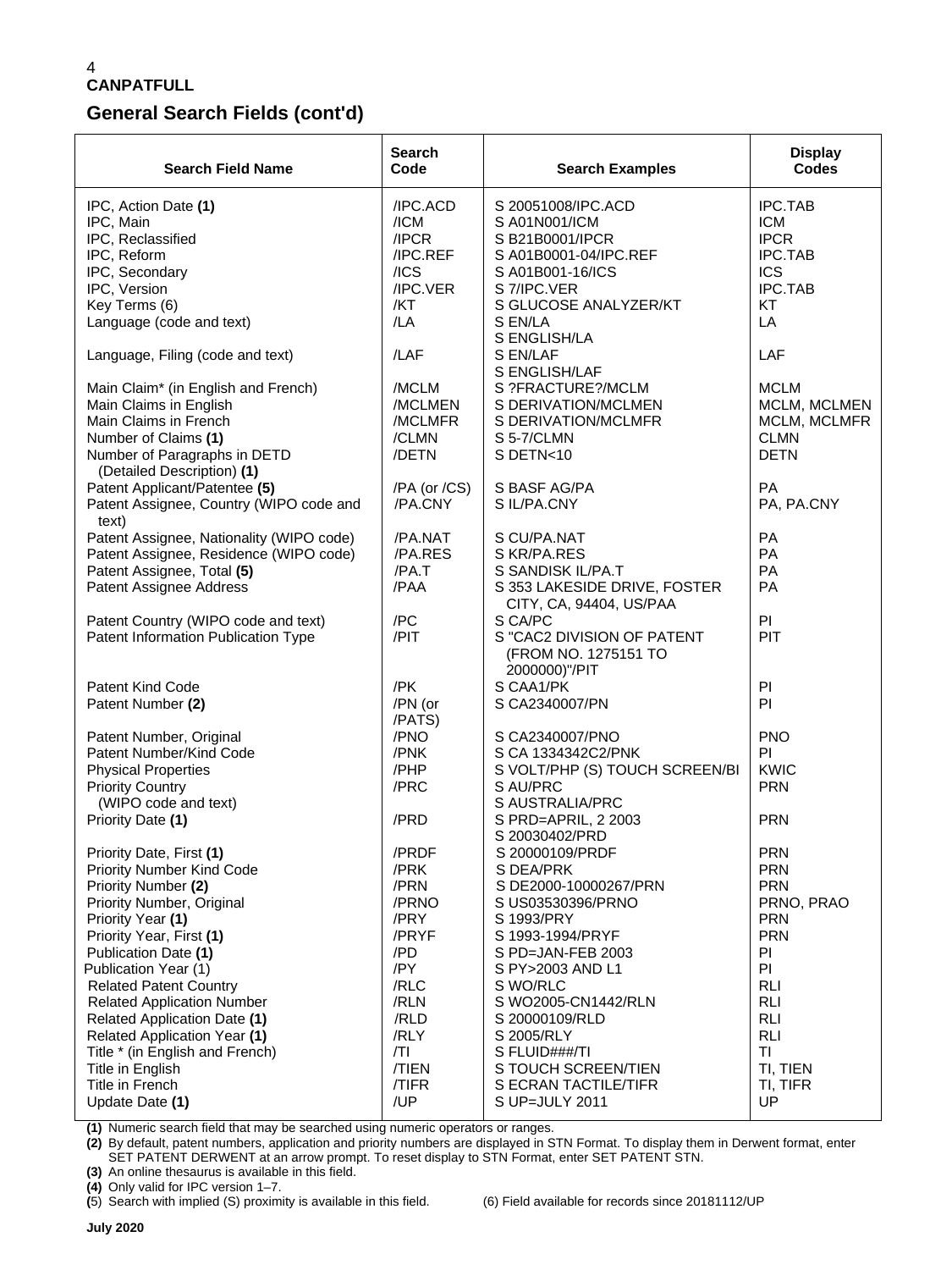# **Super Search Fields**

Enter a super search code to execute a search in one or more fields that may contain the desired information. Super search fields facilitate crossfile and multifile searching. EXPAND may not be used with super search fields. Use EXPAND with the individual field codes instead.

| <b>Search Field Name</b>        | Search<br>Code | <b>Fields</b><br>Searched | <b>Search Examples</b> | <b>Display</b><br><b>Codes</b> |
|---------------------------------|----------------|---------------------------|------------------------|--------------------------------|
| <b>Application Number Group</b> | /APPS          | AP. PRN                   | S 2010AU-202547/APPS   | AI, PRAI, APPS                 |

## **Property Fields 1)**

In CANPATFULL a numeric search for a specific set of physical properties (/PHP) is available within the full text fields (TI, AB, DETD and CLM). The numeric values are not displayed as single fields, but highlighted within the hit displays.

Use EXPAND/PHP to search for all available physical properties. A search with the respective field codes will be carried out in all database fields with English text. The /PHP index contains a complete list of codes and related text for all physical properties available for numeric search.

| <b>Field Code</b> | <b>Property</b>                                                           |                 | <b>Unit</b> | <b>Search Examples</b>                                 |
|-------------------|---------------------------------------------------------------------------|-----------------|-------------|--------------------------------------------------------|
| /AOS<br>/BIR      | Amount of substance<br><b>Bit Rate</b>                                    | Mol<br>Bit      | (Bit)       | S 10/AOS<br>S 100000-160000/BIR                        |
| /BYR              | <b>Byte Rate</b>                                                          | <b>Byte</b>     | (Byte)      | S BYR<300000                                           |
| /CMOL             | Molar concentration<br>(Molarity) (Concentration,<br>amount of substance) | mol/l           |             | S MOLYBD?/BI (S) 2/CMOL                                |
| /CON              | Conductance                                                               | S               | (Siemens)   | S 1E-2/CON                                             |
| /DEG              | Degree                                                                    | Degree          |             | S (POLARI? (S) ANGLE)/BI (S) 45/DEG                    |
| /DEN              | Density (Mass Density)                                                    | Kg/m3           |             | S (CELL? (S) RECOMBIN?)/CLM (S) 5E-<br>3-10E-3/DEN     |
| /DV               | Viscosity, dynamic                                                        | Pa <sub>s</sub> |             | S DV>5000                                              |
| /ENE              | Energy                                                                    | J               | (Joule)     | S L1 AND 10000/ENE                                     |
| /FOR              | Force                                                                     | N               | (Newton)    | S 50 N/FOR                                             |
| /FRE              | Frequency                                                                 | Hz              | (Hertz)     | S ANALY?/CLM (10A) 0-3/FRE                             |
| /KV<br>/LUME      | Viscosity, kinematic<br>Luminous                                          | m2/s            |             | S LUBRICANT/BI (S) 10E-5/KV<br>S 10-50/LUME            |
|                   | Emittance/Illuminance                                                     | Lux             |             |                                                        |
| /LUMF             | Luminous Flux (Luminous<br>Power)                                         | Lumen           |             | S L74 (S) LUMF>70                                      |
| /LUMI             | Luminous Intensity                                                        | Candela         |             | $S$ 5 <lumi<15< td=""></lumi<15<>                      |
| /M                | Mass                                                                      | Kg              | (Kilogram)  | S ALLOY/BI (30A) 1E-10-1E-5/M                          |
| /MFL              | Mass Flow (Mass Transfer)                                                 | Kg/s            |             | S INJECT? (S) 3-10/MFL                                 |
| /MFS              | Magnetic Field Strength<br>(Magnetic Flux Density)                        | Tesla           |             | S MAGNET?/BI (10W) 5 <mfs<7< td=""></mfs<7<>           |
| /MW               | <b>Molar Mass</b>                                                         | g/mol           |             | S 2000-3000 G/MOL/MW                                   |
| /PER              | Percent (Proportionality)                                                 | Percent         |             | S (TITAN? (3A) DIOXID?)/CLM (S) 5/PER<br>S 7.4-7.6/PHV |
| /PHV              | рH                                                                        | рH              |             |                                                        |
| /POW              | Power                                                                     | W               | (Watt)      | S (SOLAR? OR PHOTOVOLTAIC?)/BI<br>(10A) 5-10/POW       |
| /PRES (or /P)     | Pressure                                                                  | Pa              | (Pascal)    | S (VACUUM (5A) DISTILL?)/BI (S) 1000-<br>1100/PRES     |
| /RAD              | Radioactivity                                                             | Bq              | (Becquerel) | S AZA?/BI (P) 10-100/RAD                               |
| /RES              | Electrical                                                                | Ohm             |             | S CERAMIC/CLM (P) 1-8/RES                              |
|                   | Impedance/resistance                                                      |                 |             |                                                        |
| /SAR              | Area /Surface Area                                                        | m <sub>2</sub>  |             | S (COATING? OR FOIL?)/BI (S) 10-<br>100/SAR            |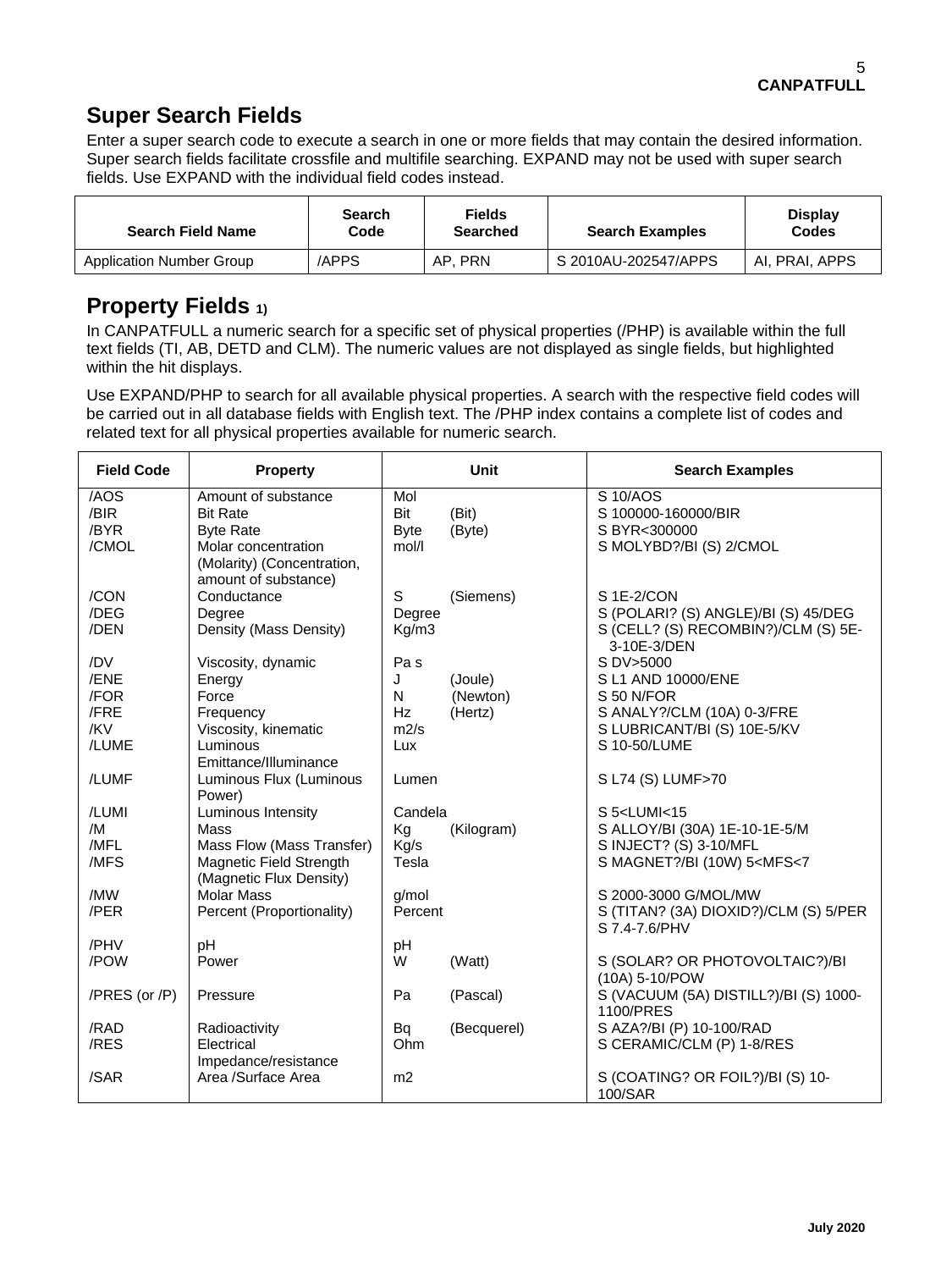# **Property Fields (cont'd) 1)**

| <b>Field Code</b>  | <b>Property</b>        |      | Unit               | <b>Search Examples</b>                                   |
|--------------------|------------------------|------|--------------------|----------------------------------------------------------|
| /SCO               | <b>Spring Constant</b> | N/m  |                    | S (ALUMINUM OR ALUMINIUM)/BI (20A)<br>10000-50000/SCO    |
| /SIZ               | Size                   | m    | (Metre)            | S ?CARBON?/CLM (S) 3E-9/SIZ                              |
| /ST                | Surface Tension        | J/m2 |                    | S 60 J/M**2 /ST                                          |
| $/TEMP$ (or $/T$ ) | Temperature            | K    | (Kelvin)           | S (REACTION? (25A) PHOSPHAT?) (S)<br>10/TFMP             |
| /TIM               | Time                   | S    | (Second)           | S ?INCUB?/CLM (10W) 10-50/TIM                            |
| $/$ VEL (or $/$ V) | Velocity               | m/s  | (Metre per Second) | S PUMP?/BI (S) 1E-3-5E-3/VEL                             |
| <b>NELA</b>        | Velocity, angular      | rpm  |                    | S ANG?/CLM (S) VELA>10                                   |
| <b>NOL</b>         | Volume                 | m3   |                    | S ?FUSION?/BI (15A) 1E-8-2E-8 /VOL                       |
| <b>NOLT</b>        | Voltage                | V    | (Volt)             | S CALIBRAT?/BI(10A) 5E-3 <volt<7e-3< td=""></volt<7e-3<> |

**(1)** Exponential format is recommended for the search of particularly high or low values, e.g. 1.8E+7 or 1.8E7 (for 18000000) and 9.2E-8 (for 0.000000092).

## **International Patent Classification (/IPC) Thesaurus**

The classifications, validity and catchwords for the main headings and subheadings from the current (8th) edition of the WIPO International Patent Classification (IPC) manual are available. The classifications from the previous editions (1-7) are also available as separate thesauri. To EXPAND and SEARCH in the thesauri for editions 1–7, use the field code followed by the edition number, e.g., /IPC2, for the 2nd edition. Catchwords are included only in the thesauri for the 8th, 7th, 6th, and 5th editions.

| Code              | <b>Content</b>                                               | <b>Examples</b>            |
|-------------------|--------------------------------------------------------------|----------------------------|
| ADVANCED<br>(ADV) | Advanced Codes for the Core Level IPC Code                   | E A61K0006-02+ADVANCED/IPC |
| ALL.              | All Associated Terms (BT, SELF, NT, RT)                      | $E CO1CO03-00+ALL/IPC$     |
| BRO (MAN)         | <b>Complete Class</b>                                        | E C01C+BRO/IPC             |
| BT.               | Broader Term (BT, SELF)                                      | E C01F001-00+BT/IPC        |
| CORE (COR)        | Core Codes for the Advanced Level IPC Code                   | E G08C0019-22+CORE/IPC     |
| ED.               | Complete title of the SELF term and IPC manual edition       | E C01F001-00+ED/IPC        |
| HIE.              | Hierarchy Term (Broader and Narrower Term)<br>(BT, SELF, NT) | E C01B003-00+HIE/IPC       |
| <b>INDEX</b>      | Complete title of the SELF term                              | $E$ C01F001-00+INDEX/IPC   |
| KT                | Keyword Term (catchwords) (SELF, KT)                         | E CYANOGEN+KT/IPC          |
| <b>NEXT</b>       | <b>Next Classification</b>                                   | E C01C001-00+NEXT5/IPC     |
| NT                | Narrower Terms (SELF, NT)                                    | $E$ C01C+NT/IPC            |
| <b>PREV</b>       | Previous Classification                                      | E C01C001-12+PREV10/IPC    |
| RT (SIB)          | Related Terms (SELF, RT)                                     | E C01C003-20+RT/IPC        |
| TI                | Complete Title of SELF Term and Broader Terms (BT, SELF)     | $E$ C01F001-00+TI/IPC      |

# **ECLA (/EPC) and ICO Thesauri**

These thesauri are available in the /EPC search field (for ECLA codes) and /ICO search field (for 'in-computeronly' codes). All relationship codes can be used with both the EXPAND and SEARCH commands.

| Code                                                      | <b>Content</b>                                                                                                                                                                                                                                                        | <b>Search Examples</b>                                                                                                                                          |
|-----------------------------------------------------------|-----------------------------------------------------------------------------------------------------------------------------------------------------------------------------------------------------------------------------------------------------------------------|-----------------------------------------------------------------------------------------------------------------------------------------------------------------|
| ALL<br>AUTO (1)<br>BT<br>CODE<br><b>DEF</b><br><b>HIE</b> | All usually required terms (BT, SELF, CODE, DEF)<br>Automatic relationship (BT, SELF, CODE, DEF)<br>Broader terms (BT, SELF)<br>Classification Code (SELF, CODE)<br>Definition (SELF, DEF)<br>Hierarchy terms (all broader and narrower terms) (BT,<br>SELF, DEF, NT) | E C12M0001-34H2+ALL/EPC<br>E G01J003-443+AUTO/EPC<br>E G01J0003-443+BT/EPC<br>E SCRAPER BIASING MEANS+CODE/EPC<br>E B65G0045-16+DEF/EPC<br>$E$ A01B0001+HIE/EPC |
| KT                                                        | Keyword terms (SELF, KT)                                                                                                                                                                                                                                              | E LASER+KT/EPC                                                                                                                                                  |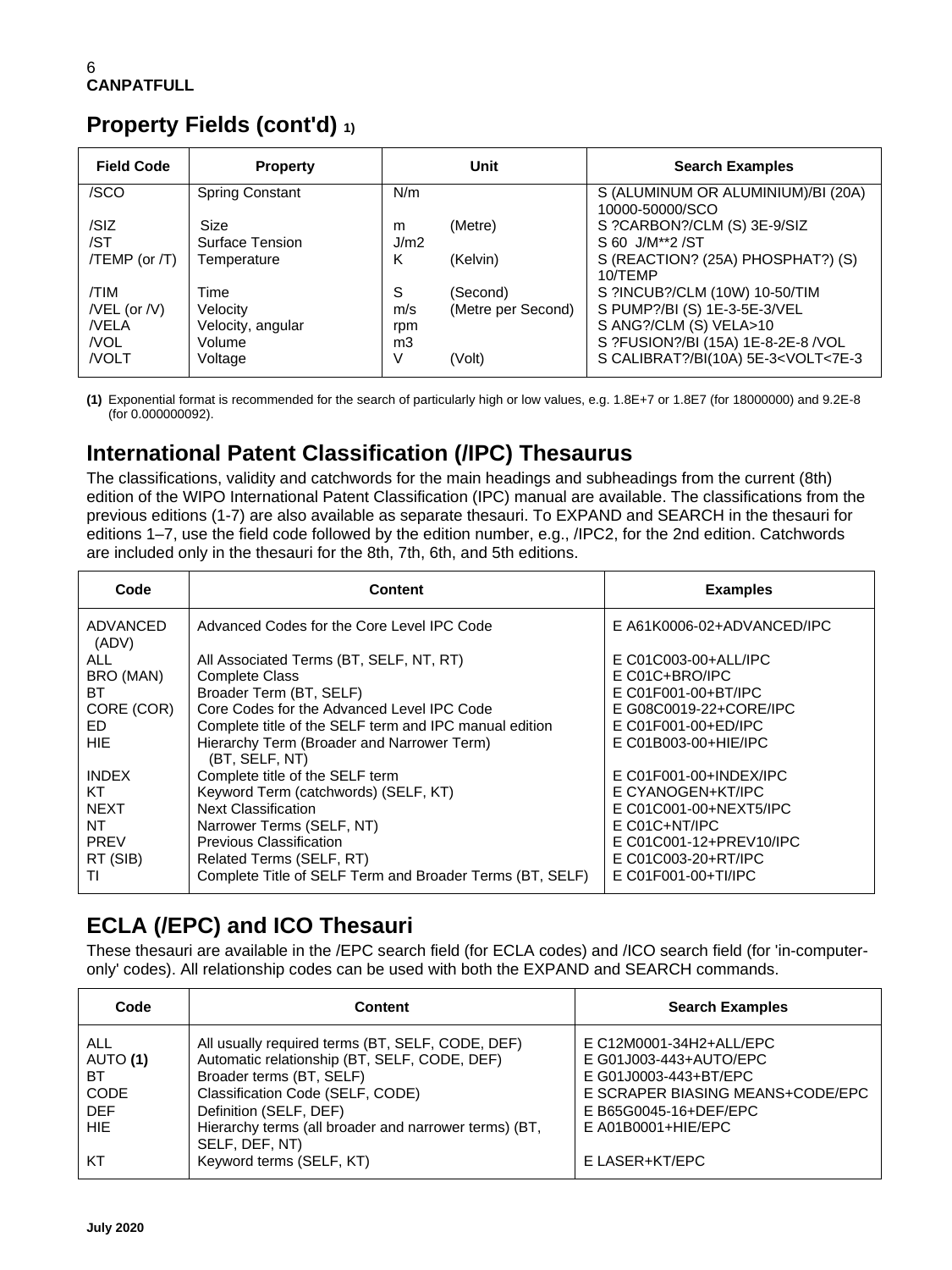# **ECLA (/EPC) and ICO Thesauri (cont'd)**

| Code                                                         | <b>Content</b>                                                                                                                                                                                                                                                                                                         | <b>Search Examples</b>                                                                                                                                                                 |
|--------------------------------------------------------------|------------------------------------------------------------------------------------------------------------------------------------------------------------------------------------------------------------------------------------------------------------------------------------------------------------------------|----------------------------------------------------------------------------------------------------------------------------------------------------------------------------------------|
| MAX<br><b>NEXT</b><br>NEXT(n)<br>NT<br>PREV<br>PREV(n)<br>ΤI | All associated terms<br>Next classification within the same class (SELF, NEXT)<br>Next n classification within the same class<br>Narrower terms<br>Previous Code within the same class (SELF, PREV)<br>Previous n classifications within the same class<br>Complete Title of SELF Term and Broader Terms (BT,<br>SELF) | E G01J0003-44B+MAX/EPC<br>E A01B0001-24+NEXT/EPC<br>E A01B0001-24+NEXT3/EPC<br>E G05B0001-04+NT/EPC<br>E G05B0019-418N1+PREV/EPC<br>E G05B0019-418N1+PREV2/EPC<br>E G05B0001-03+TI/EPC |

**(1)** Automatic Relationship is SET OFF. In case of SET REL ON the result of EXPAND or SEARCH without any relationship code is the same as described for AUTO.

### **CPC Thesaurus**

This thesaurus is available in the /CPC search field. All relationship codes can be used with both the EXPAND and SEARCH commands.

| <b>Relationship Code</b> | <b>Content</b>                                                                                    | <b>Search Examples</b>                        |
|--------------------------|---------------------------------------------------------------------------------------------------|-----------------------------------------------|
| ALL.                     | All usually required terms (BT, SELF, CODE, DEF)                                                  | E C12M0001-005+ALL/CPC                        |
| AUTO (1)                 | Automatic relationship (BT, SELF, CODE, DEF)                                                      | E G01J003-443+AUTO/CPC                        |
| ВT                       | Broader terms (BT, SELF)                                                                          | E G01J0003-443+BT/CPC                         |
| <b>CODE</b>              | Classification Code (SELF, CODE)                                                                  | E CARTRIDGES+CODE/CPC                         |
| <b>DFF</b><br>HIE.       | Definition (SELF, DEF)<br>Hierarchy terms (all broader and narrower terms) (BT, SELF,<br>DEF. NT) | E B65G0045-16+DEF/CPC<br>$E$ A01B0001+HIE/CPC |
| KT                       | Keyword terms (SELF, KT)                                                                          | E LASER+KT/CPC                                |
| <b>MAX</b>               | All associated terms                                                                              | E G01J0003-44+MAX/CPC                         |
| <b>NEXT</b>              | Next classification within the same class (SELF, NEXT)                                            | E A01B0001-24+NEXT/CPC                        |
| NEXT(n)                  | Next n classification within the same class                                                       | E A01B0001-24+NEXT3/CPC                       |
| ΝT                       | Narrower terms                                                                                    | E G05B0001-04+NT/CPC                          |
| <b>PREV</b>              | Previous Code within the same class (SELF, PREV)                                                  | E G05B0019-00+PREV/CPC                        |
| PREV(n)                  | Previous n classifications within the same class                                                  | E G05B0019-00+PREV2/CPC                       |
| TI                       | Complete Title of SELF Term and Broader Terms (BT, SELF)                                          | E G05B0001-03+TI/CPC                          |

**(1)** Automatic Relationship is SET OFF. In case of SET REL ON the result of EXPAND or SEARCH without any relationship code is the same as described for AUTO.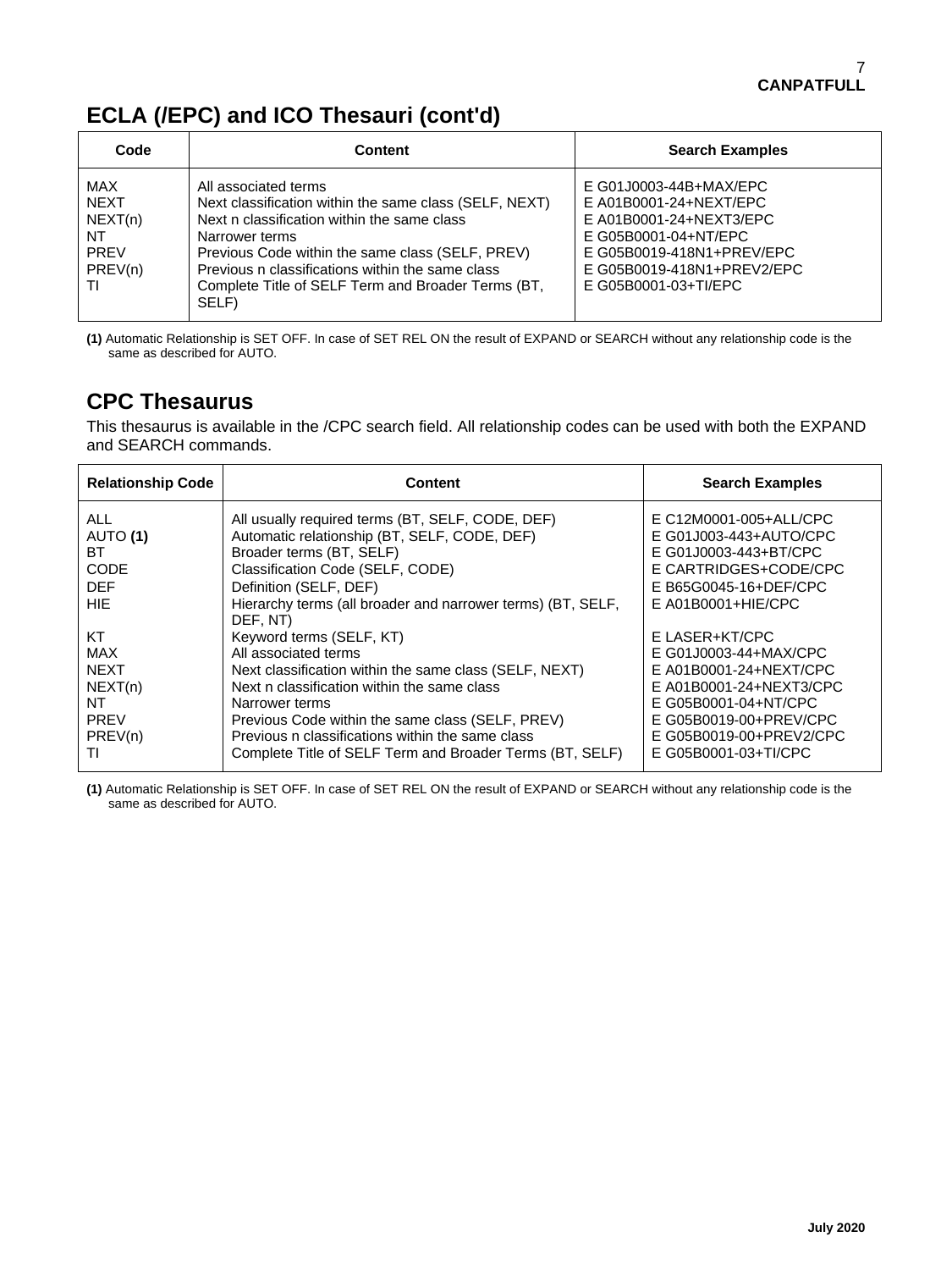# **DISPLAY and PRINT Formats**

Any combination of formats may be used to display or print answers. Multiple codes must be separated by spaces or commas, e.g., D L1 1-5 TI AU. The fields are displayed or printed in the order requested. The information of the latest publication is displayed by default. To display the content for all levels of the record you can combine all display fields and formats with the qualifier .M except FA, FAM, CFAM, LS, LS2, RE, SCAN, and TRIAL. The default display format is STD.M, i.e., all publication levels of one family in the STN format.

For displaying a particular publication of a database record, you can simply add for certain display field the kind code to the appropriate display format, e.g. ALL.A1. Fields that allow this are indicated by a number (3).

Hit-term highlighting is available for all fields. Highlighting must be ON during SEARCH to use the HIT, KWIC, and OCC formats.

| Format                | <b>Content</b>                                  | <b>Examples</b>    |
|-----------------------|-------------------------------------------------|--------------------|
| AB (ABS)              | Abstract (in English and French)                | <b>D TI AB 1-5</b> |
| <b>ABEN</b>           | Abstract in English                             | D ABEN             |
| <b>ABFR</b>           | <b>Abstract in French</b>                       | D ABFR             |
| AG                    | Agent                                           | D AG               |
| AG.CNY<br>AI (AP) (1) | Agent, Country<br>Application Information       | D AG.CNY<br>D AI   |
| AN.                   | <b>Accession Number</b>                         | DL3 AN             |
| CLM(3)                | Claims (in English and French)                  | D CLM              |
| CLMEN(3)              | Claims in English                               | <b>D CLMEN</b>     |
| CLMFR (3)             | <b>Claims in French</b>                         | <b>D CLMFR</b>     |
| CLMN(2)               | Number of Claims                                | D CLMN             |
| <b>CPC</b>            | <b>Cooperative Patent Classification</b>        | D CPC              |
| CPC.TAB               | CPC, Tabular                                    | D CPC.TAB          |
| <b>DED</b>            | Data Entry Date                                 | D DED              |
| DETD <sub>(3)</sub>   | Detailed Description (in English and French)    | D DETD             |
| DETDEN (3)            | Detailed Description in English                 | <b>D DETDEN</b>    |
| DETDFR (3)            | Detailed Description in French                  | <b>D DETDFR</b>    |
| DETN(2)               | Number of Paragraphs in DETD                    | <b>D DETN</b>      |
| DT (TC)               | Document Type                                   | D DT               |
| <b>DUPD</b>           | Data Update Date                                | D DUPD             |
| ED                    | <b>Entry Date</b>                               | D ED               |
| <b>EDTX</b>           | <b>Entry Date of Fulltext</b>                   | D EDTX             |
| <b>EPC</b>            | European Patent Classification                  | D EPC              |
| FA                    | Field Availability (for all publication levels) | D FA               |
| GI                    | Graphic Image                                   | D GI               |
| GIS(2)                | Graphic Image, Size                             | D GIS              |
| GIT (2)               | Graphic Image, Type                             | D GIT              |
| IC.                   | IPC (format contains ICM, ICS)                  | D IC               |
| <b>ICM</b>            | IPC, Main                                       | D <sub>IC</sub>    |
| <b>ICO</b>            | ICO (in-computer-only) Classification           | D ICO              |
| <b>ICS</b>            | IPC, Secondary                                  | D ICS              |
| <b>IDT</b>            | <b>IDT Classification</b><br>Inventor           | D IDT<br>D IN      |
| IN(AU)<br>IN.CNY      |                                                 | D IN.CNY           |
| <b>IPCI</b>           | Inventor, Country<br>IPC, Initial               | D IPCI             |
| <b>IPCR</b>           | IPC, Reclassified                               | <b>DIPCR</b>       |
| LA                    | Language                                        | D LA               |
| LAF                   | Language of Filing                              | D LAF              |
| <b>MCLM</b>           | Main Claim (in English and French)              | D MCLM             |
| <b>MCLMEN</b>         | Main Claim in English                           | D MCLMEN           |
| <b>MCLMFR</b>         | Main Claim in French                            | D MCLMFR           |
| PA (CS)               | Patent Applicant/Patentee                       | D PA               |
| PA.CNY                | Patent Applicant, Country                       | D PA.CNY           |
| PI (PN, PATS) (1)     | Patent Information                              | D PI               |
| PIT                   | Patent Information Publication Type             | D PIT              |
| <b>PNO</b>            | Patent Number, Original Format                  | D PNO              |
| PRN (PRAI) (1,5)      | Priority Information                            | <b>D PRN</b>       |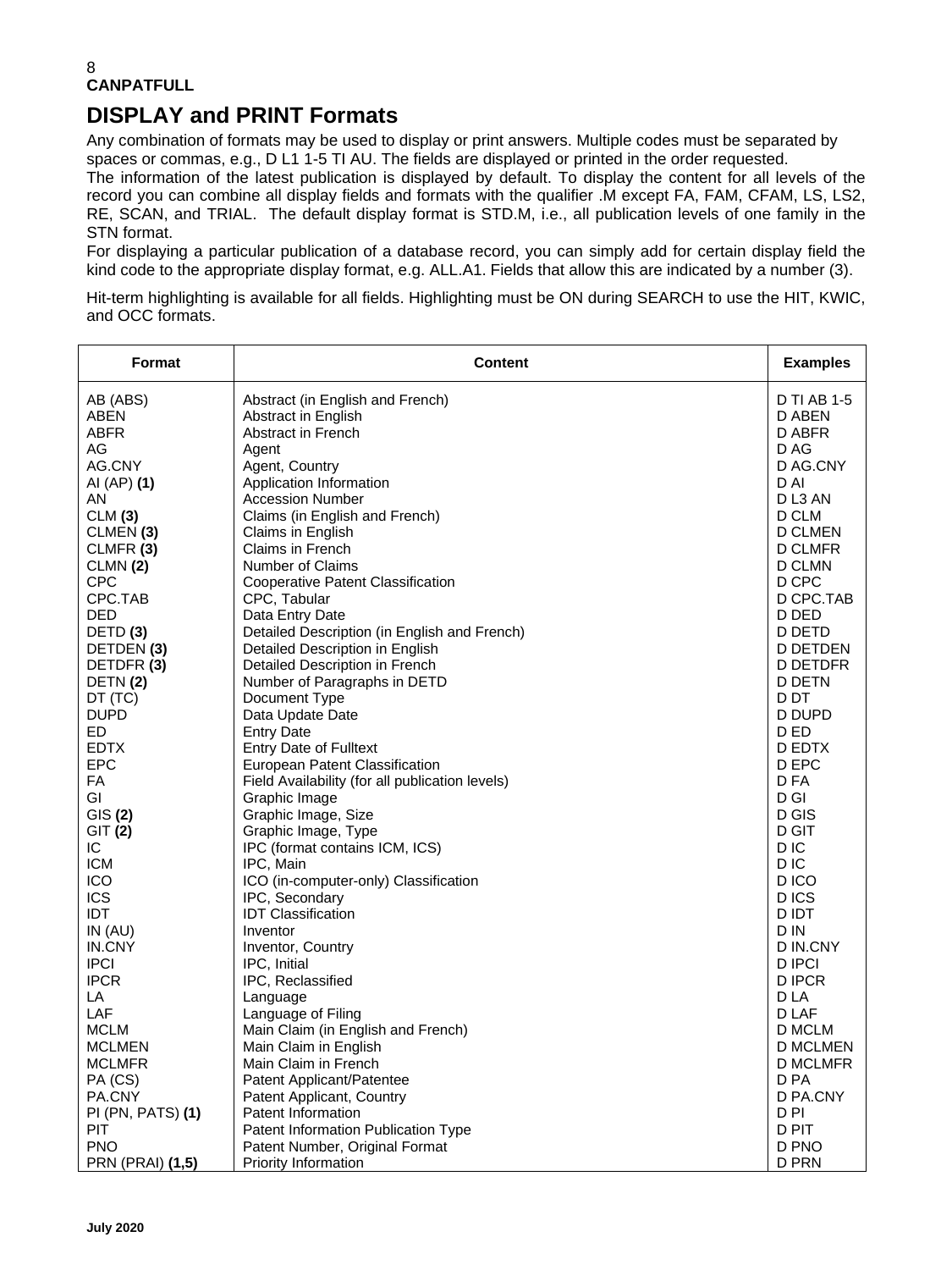### **DISPLAY and PRINT Formats (cont'd)**

| Format                                                                                                                                                                          | <b>Content</b>                                                                                                                                                                                                                                                                                                                                                                                                                                                                                                                                                                                                                                                                                                                 | <b>Examples</b>                                                                                                                                          |
|---------------------------------------------------------------------------------------------------------------------------------------------------------------------------------|--------------------------------------------------------------------------------------------------------------------------------------------------------------------------------------------------------------------------------------------------------------------------------------------------------------------------------------------------------------------------------------------------------------------------------------------------------------------------------------------------------------------------------------------------------------------------------------------------------------------------------------------------------------------------------------------------------------------------------|----------------------------------------------------------------------------------------------------------------------------------------------------------|
| PRNO (PRAO (2)<br><b>PRYF</b><br>RLI (RLN)<br>ΤI<br><b>TIEN</b><br><b>TIFR</b><br>UP                                                                                            | Priority Number, Original Format<br>Priority Year, First<br><b>Related Patent Information</b><br>Title (in English and French)<br>Title in English<br>Title in French<br><b>Update Date</b>                                                                                                                                                                                                                                                                                                                                                                                                                                                                                                                                    | D PRNO<br>D PRYF<br>D RLI<br>D TI<br><b>D TIEN</b><br><b>D TIFR</b><br>D UP                                                                              |
| <b>ALL</b> (1)                                                                                                                                                                  | AN, ED, EDTX, UP, DED, DUPD, TI, IN, IN.CNY, PA, LAF, LA, DT, PIT, PI, AI,<br>RLI, PRAI, IPC, CPC, EPC, ICO, IDT, AB, DETD, CLM, KT                                                                                                                                                                                                                                                                                                                                                                                                                                                                                                                                                                                            | D ALL                                                                                                                                                    |
| ALLG (1)<br>IALL (1)<br>DALL (1)<br>IALLG (1)<br>APPS (1)<br>BIB (1)                                                                                                            | ALL, plus graphic image<br>ALL, indented with text labels<br>ALL, delimited for post processing<br>IALL, plus graphic image<br>AI, RLN, PRAI<br>AN, ED, EDTX, UP, DED, DUPD, TI, IN, IN.CNY, PA, LAF, LA, DT, PIT, PI, AI,<br>RLI, PRAI, IPC, CPC, EPC, ICO, IDT                                                                                                                                                                                                                                                                                                                                                                                                                                                               | D ALLG<br><b>DIALL</b><br>D DALL<br><b>DIALLG</b><br>D APPS<br>D BIB                                                                                     |
| <b>BIBG</b> (1)<br><b>IBIB</b> (1)<br>IBIBG (1)<br>BRIEF (1)                                                                                                                    | BIB, plus graphic image<br>BIB, indented with text labels<br>IBIB, plus graphic image<br>AN, ED, EDTX, UP, DED, DUPD, TI, IN, IN.CNY, PA, LAF, LA, DT, PIT, PI, AI,<br>RLI, PRAI, IPC, CPC, EPC, ICO, IDT, AB, MCLM, KT                                                                                                                                                                                                                                                                                                                                                                                                                                                                                                        | D BIBG<br>D IBIB<br><b>DIBIBG</b><br><b>D BRIEF</b>                                                                                                      |
| <b>BRIEFG (1,4)</b><br>IBRIEF (1)<br>IBRIEFG (1,4)<br><b>FAM (1)</b><br>CFAM (1)<br>CPC.TAB<br><b>IND</b><br><b>IPC</b><br>IPC.TAB<br>LS.<br>LS <sub>2</sub><br>MAX (ALL.M) (1) | BRIEF, plus graphic image<br>BRIEF, indented with text labels<br>BRIEFG, indented with text labels<br>AN, table of patent family information (from INPADOCDB)<br>AN, Condensed family format (from INPADOCDB)<br>CPC, CPC.KW, CPC.ACD, CPC.VER in tabular format<br>ED, IPC (ICM, ICS, IPCI, IPCR), CPC, EPC, ICO, IDT<br>International Patent Classification (ICM, ICS, IPCI, IPCR)<br>IPC, IPC.KW, IPC.ACD, IPC.VER, in tabular version<br>Legal Status (from INPADOCDB)<br>Legal Status (from INPADOCDB), detailed version with display headers<br>AN, ED, EDTX, UP, DED, DUPD, TI, IN, IN.CNY, PA, LAF, LA, DT, PIT, PI, AI,<br>RLI, PRAI, IPC, CPC, EPC, ICO, IDT, AB, DETD, CLM, KT, FA for all levels of<br>publication | <b>D BRIEFG</b><br><b>DIBRIEF</b><br><b>DIBRIEFG</b><br>D FAM<br>D CFAM<br>D CPC.TAB<br>D IND<br>D IPC<br>D IPC.TAB<br>D LS<br>D <sub>LS2</sub><br>D MAX |
| MAXG (ALLG.M) (1)<br>IMAX (IALL.M) (1)<br>IMAXG (IALLG.M) (1)<br><b>RE</b><br>SCAN (4)<br>STD (1,6)<br>STDG (1)<br>ISTD(1)                                                      | MAX, plus graphic image<br>MAX, indented with text labels<br>IMAX, plus graphic image<br>Citations (from INPADOCDB)<br>TI (random display without answer numbers)<br>AN, ED, EDTX, UP, DED, DUPD, TI, IN, IN.CNY, PA, LAF, LA, DT, PIT, PI, AI,<br>RLN, PRAI, IPC, CPC, EPC, ICO, IDT<br>STD, plus graphic image<br>STD, indented with text labels                                                                                                                                                                                                                                                                                                                                                                             | D MAXG<br>D IMAX<br><b>D IMAXG</b><br>D <sub>RE</sub><br>D SCAN<br>D STD<br>D STDG<br>D ISTD                                                             |
| ISTDG (1)<br>TRIAL (TRI, SAM,<br>SAMPLE, FREE)<br>ТX                                                                                                                            | ISTD, plus graphic image<br>ED, EDTX, UP, DED, DUPD, TI, FA, DETN, CLMN<br>DETD, CLM                                                                                                                                                                                                                                                                                                                                                                                                                                                                                                                                                                                                                                           | <b>DISTDG</b><br><b>D TRIAL</b><br>D TX                                                                                                                  |
| <b>HIT</b><br><b>KWIC</b><br>OCC                                                                                                                                                | Hit term(s) and field(s)<br>Up to 50 words before and after hit term(s) (KeyWord-In-Context)<br>Number of occurrences of hit term(s) and field(s) in which they occur                                                                                                                                                                                                                                                                                                                                                                                                                                                                                                                                                          | D HIT<br>D KWIC<br>D OCC                                                                                                                                 |

**(1)** By default, patent numbers, application and priority numbers are displayed in STN Format. To display them in Derwent format, enter SET PATENT DERWENT at an arrow prompt. To reset display to STN Format, enter SET PATENT STN. **(2)** Custom display only.

**(3)** You can combine this display field with the qualifier .PK (Patent Kind Code) to display the content for a certain publication level of a record, e.g. CLM.B2.

**(4)** SCAN must be specified on the command line, i.e., D SCAN or DISPLAY SCAN.

**(5)** If priority information is not available for a certain document, this information is taken from the application information of this document and marked with an asterisk (\*).

**(6)** The default display format is STD.M, i.e., all publication levels of one family in the STD format.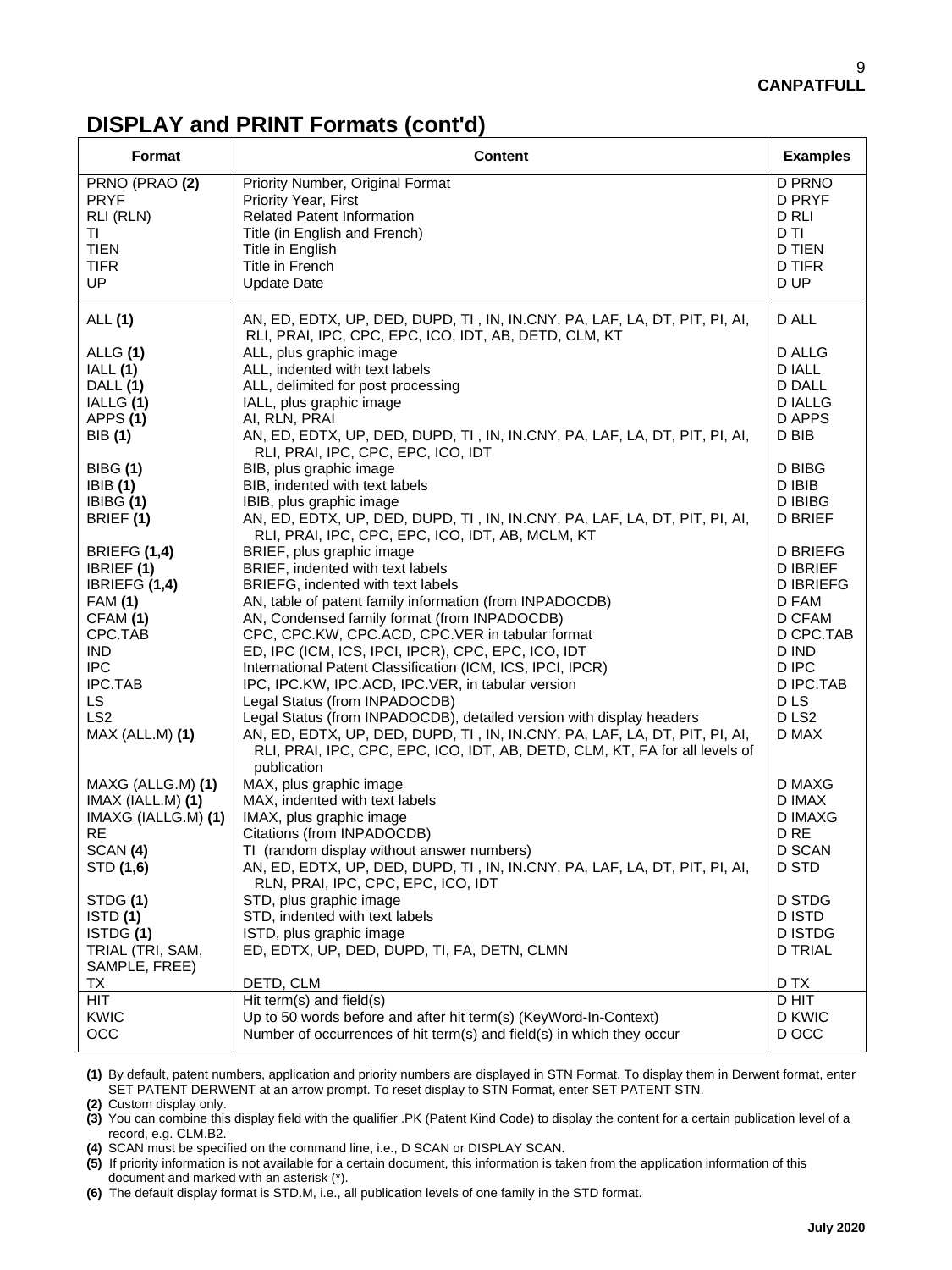### 10 **CANPATFULL**

# **SELECT, ANALYZE, and SORT Fields**

The SELECT command is used to create E-numbers containing terms taken from the specified field in an answer set.

The ANALYZE command is used to create an L-number containing terms taken from the specified field in an answer set.

The SORT command is used to rearrange the search results in either alphabetic or numeric order of the specified field(s).

You can combine all fields except FA with the qualifier .M to SELECT/ANALYZE the content of all publication levels.

| <b>Field Name</b>                            | <b>Field Code</b> | ANALYZE/<br>SELECT (1) | <b>SORT</b>  |
|----------------------------------------------|-------------------|------------------------|--------------|
| Abstract (in English and French)             | AB                | Υ                      | N            |
| Abstract in English                          | <b>ABEN</b>       | Υ                      | $\mathsf{N}$ |
| <b>Abstract in French</b>                    | <b>ABFR</b>       | Y                      | N            |
| Accession Number                             | AN                | Υ                      | Υ            |
| Agent                                        | AG                | Y                      | Υ            |
| Agent, Country                               | AG.CNY            | Y                      | Y            |
| <b>Application Country</b>                   | AC                | Y                      | N            |
| <b>Application Date</b>                      | <b>AD</b>         | Y                      | N            |
| Application Information                      | AI (AP, APPS)     | Y(2)                   | N            |
| <b>Application Year</b>                      | AY                | Υ                      | N            |
| Claims (in English and French)               | <b>CLM</b>        | Y                      | N            |
| Claims in English                            | <b>CLMEN</b>      | Υ                      | N            |
| Claims in French                             | <b>CLMFR</b>      | Υ                      | N            |
| <b>CPC Classification</b>                    | <b>CPC</b>        | Υ                      | Y            |
| Detailed Description (in English and French) | <b>DETD</b>       | Y(3)                   | $\mathsf{N}$ |
| Detailed Description in English              | <b>DETDEN</b>     | Y(3)                   | N            |
| Detailed Description in French               | <b>DETDFR</b>     | Y(3)                   | N            |
| Document Type                                | DT                | Y                      | Υ            |
| <b>Entry Date</b>                            | ED                | Y                      | Υ            |
| <b>Entry Date Full Text</b>                  | <b>EDTX</b>       | Υ                      | N            |
| European Patent Classification               | <b>EPC</b>        | Y                      | N            |
| <b>Field Availability</b>                    | FA                | Υ                      | N            |
| Graphic Image Size                           | GIS               | Y                      | N            |
| Graphic Image Type                           | GIT               | Y                      | Υ            |
| International Patent Classification          | IC                | Υ                      | N            |
| Inventor                                     | IN(AU)            | Y                      | Υ            |
| Inventor, Country                            | IN.CNY            | Y                      | Y            |
| ICO (in-computer-only) Classification        | <b>ICO</b>        | Y                      | Υ            |
| <b>IdT</b> Classification                    | IDT               | Υ                      | Υ            |
| IPC (ICM, ICS, ICA, ICI, IPCI, IPCR)         | <b>IPC</b>        | Υ                      | Y            |
| IPC, Advanced Level Symbols                  | IPC.A             | Y(4)                   | N            |
| IPC, Advanced Level Symbols for Invention    | <b>IPC.AI</b>     | Y(4)                   | N            |
| IPC, Initial                                 | <b>IPCI</b>       | Y                      | Υ            |
| IPC, Main                                    | <b>ICM</b>        | Y                      | Υ            |
| IPC, Reclassified                            | <b>IPCR</b>       | Y                      | Y            |
| IPC, Reform                                  | <b>IPC.REF</b>    | Υ                      | N            |
| IPC, Secondary                               | <b>ICS</b>        | Y                      | Υ            |
| <b>Key Terms</b>                             | KT                | Y                      | N            |
| Language                                     | LA                | Υ                      | Υ            |
| Language of Filing                           | LAF               | Y                      | Y            |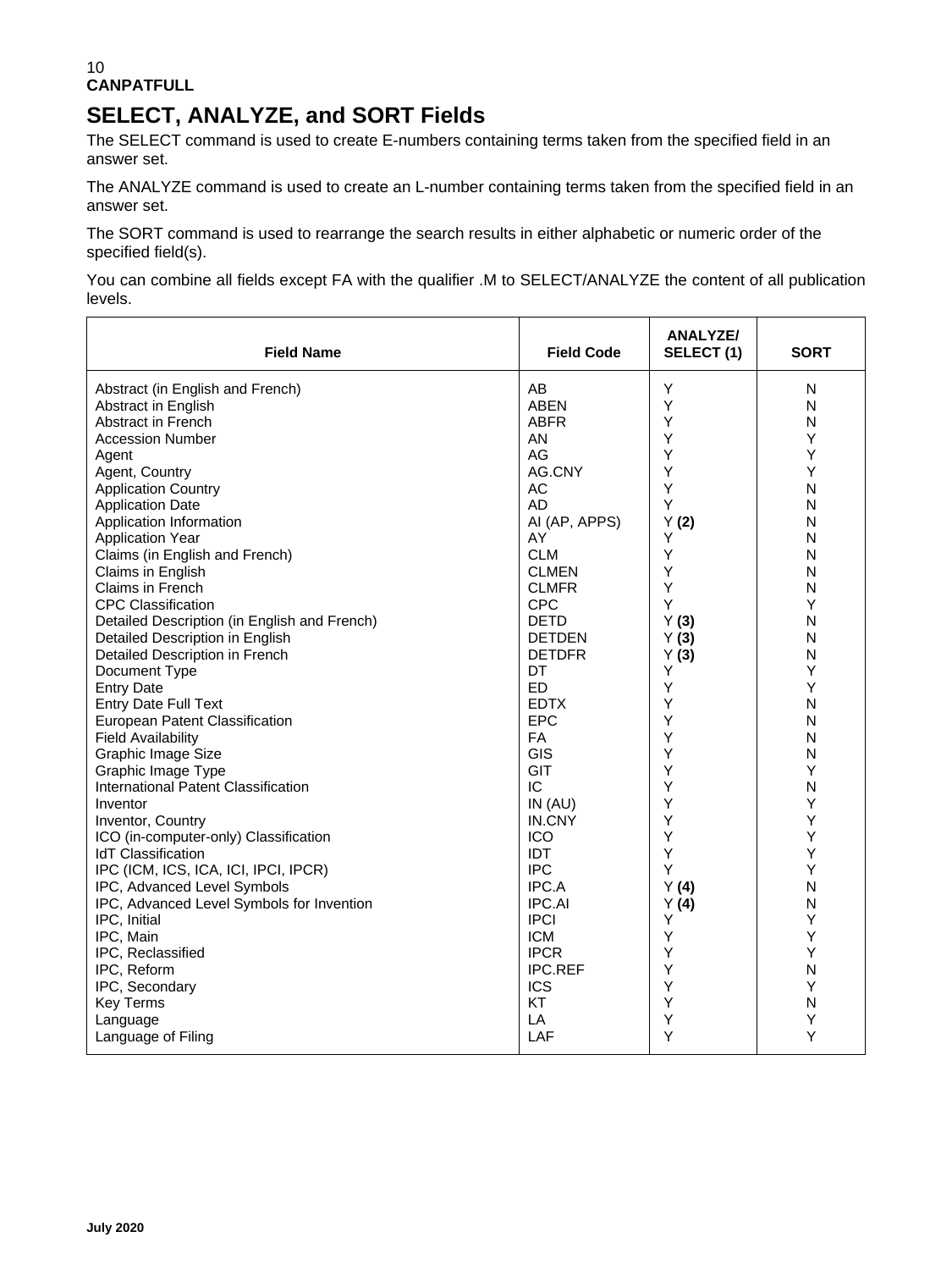## **SELECT, ANALYZE, and SORT Fields (cont'd)**

| <b>Field Name</b>                                                        | <b>Field Code</b> | <b>ANALYZE/</b><br>SELECT(1) | <b>SORT</b> |
|--------------------------------------------------------------------------|-------------------|------------------------------|-------------|
| Main Claim (in English and French)                                       | <b>MCLM</b>       | Y                            | N           |
| Main Claim in English                                                    | <b>MCLMEN</b>     | Y                            | N           |
| Main Claim in French                                                     | <b>MCLMFR</b>     | Y                            | N           |
| Number of Claims                                                         | <b>CLMN</b>       | Y                            | N           |
| Number of Paragraphs in DETD                                             | <b>DETN</b>       | Y                            | N           |
| Occurrence Count of Hit Terms                                            | <b>OCC</b>        | N                            | Y           |
| Patent Applicant/Patentee                                                | PA (CS)           | Y                            | Υ           |
| Patent Applicant, Country                                                | PA.CNY            | Y                            | Υ           |
| Patent Assignee, Nationality                                             | PA.NAT            | Y                            | Y           |
| Patent Assignee, Residence                                               | PA.RES            | Y                            | Υ           |
| Patent Assignee, Total                                                   | PA.T              | Y                            | Υ           |
| Patent Assignee Address                                                  | <b>PAA</b>        | Y                            | Υ           |
| <b>Patent Country</b>                                                    | PC                | Y                            | Υ           |
| Patent Information Publication Type                                      | PIT               | Y                            | Y           |
| <b>Patent Kind Code</b>                                                  | <b>PK</b>         | Y                            | Y           |
| <b>Patent Number</b>                                                     | PI (PN, PATS)     | Y (default)                  | Υ           |
| Patent Number, Original                                                  | <b>PNO</b>        | Y                            | Υ           |
| Patent Number/Kind Code                                                  | <b>PNK</b>        | Y                            | N           |
| Pre-IPC8 Symbols from the ICM and first IPC8 values from<br>2006-present | <b>IPC.F</b>      | Y(4)                         | N           |
| <b>Priority Country</b>                                                  | <b>PRC</b>        | Υ                            | Υ           |
| <b>Priority Date</b>                                                     | <b>PRD</b>        | Y                            | Υ           |
| <b>Priority Date, First</b>                                              | <b>PRDF</b>       | Y                            | Y           |
| Priority Number Kind Code                                                | <b>PRK</b>        | Y                            | Υ           |
| <b>Priority Number</b>                                                   | PRN (PRAI)        | Y                            | Υ           |
| Priority Number, Original                                                | <b>PRNO</b>       | Y                            | Y           |
| <b>Priority Year</b>                                                     | <b>PRY</b>        | Y                            | Υ           |
| <b>Priority Year, First</b>                                              | <b>PRYF</b>       | Y                            | Υ           |
| <b>Publication Date</b>                                                  | <b>PD</b>         | Y                            | Υ           |
| <b>Publication Year</b>                                                  | PY                | Y                            | Υ           |
| <b>Related Patent Country</b>                                            | <b>RLC</b>        | Y                            | Υ           |
| <b>Related Application Number</b>                                        | <b>RLN</b>        | Y                            | Υ           |
| <b>Related Application Date</b>                                          | <b>RLD</b>        | Y                            | Y           |
| <b>Related Application Year</b>                                          | <b>RLY</b>        | Y                            | Υ           |
| Title (in English and French)                                            | TI                | Y                            | Y           |
| Title in English                                                         | <b>TIEN</b>       | Υ                            | Υ           |
| Title in French                                                          | <b>TIFR</b>       | Y                            | Υ           |
| <b>Update Date</b>                                                       | UP                | Y                            | Y           |

**(1)** HIT may be used to restrict terms extracted to terms that match the search expression used to create the answer set, e.g., SEL HIT TI.

**(2)** Selects or analyzes application numbers with /AP appended to the terms created by SELECT.

**(3)** Appends /BI to the terms created by SELECT.

**(4)** Appends /IPC to the terms created by SELECT.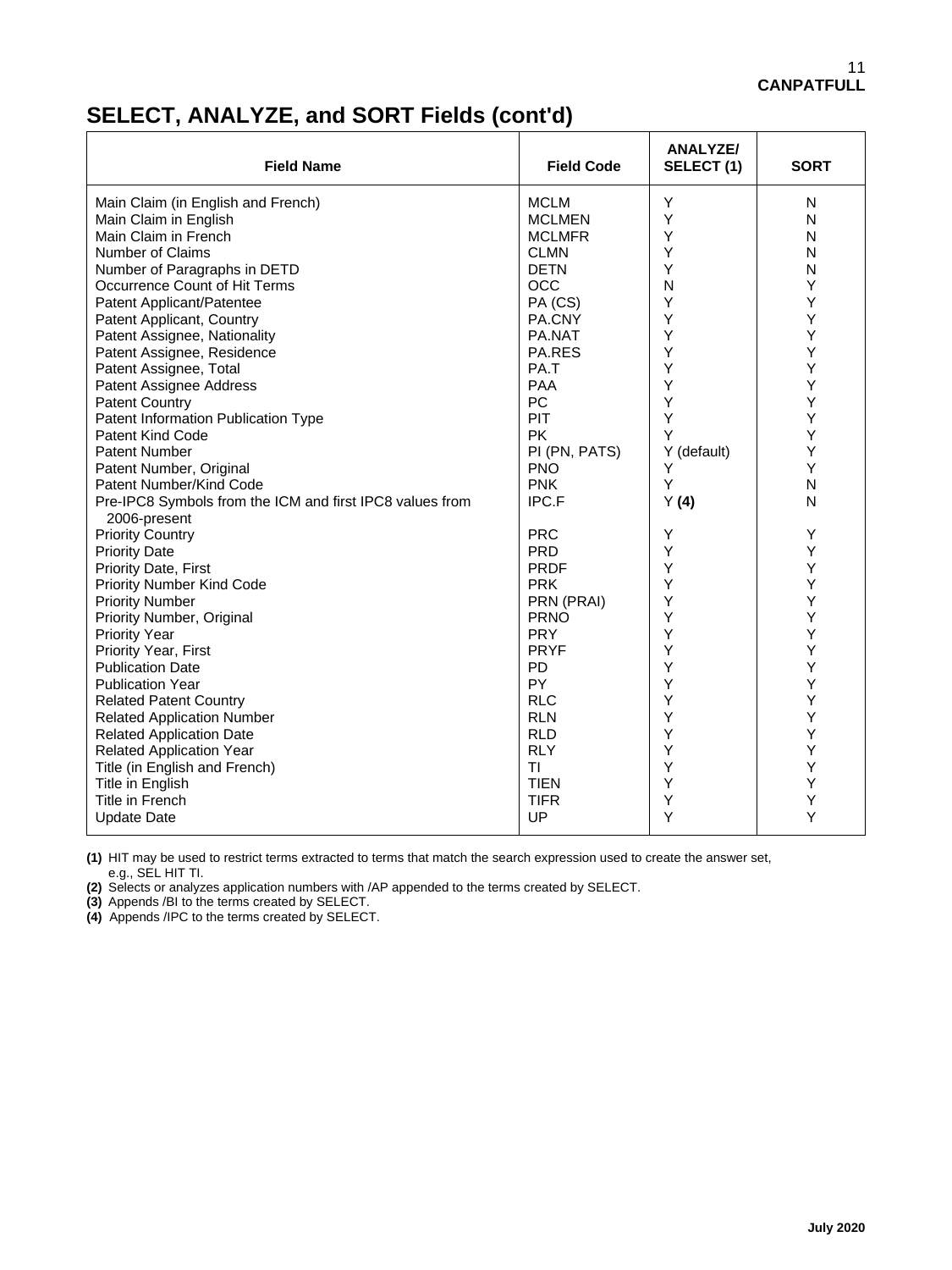### **DISPLAY MAX (STN format)**

AN 2008007896 CANPATFULL ED 20110816 UP 20110816 EDTX 20110816 DED 20091113 DUPD 20100818<br>TIEN VERSATILE SAW TIEN VERSATILE SAW<br>TIFR SCIE VERSATIL TIFR SCIE VERSATILE<br>IN GINGRAS, CLAUD IN GINGRAS, CLAUDE A., 23 rue Roy, DOSQUET, G0S 1H0, CA GINGRAS, CLAUDE A., 23 rue Roy, DOSQUET, GOS 1H0, CA, [NAT: CA, RES: CA]; AG NA, CA LAF French<br>LA French LA French<br>DT Patent DT Patent; (Fulltext)<br>PIT CAA1 PATENT (PUBLI CAA1 PATENT (PUBLISHED FROM 1973 ONWARDS) [FROM NO. 1 TO 1275150] or APPLICATION LAID OPEN [FROM NO. 2000001 ONWARDS]<br>PI CA 2630663 Al 20091105 PI CA 2630663 A1 20091105 CA 2008-2630663<br>CA 2008-2630663 \* 20080505 PRAI CA 2008-2630663 \* IPCI B23D0047-00 [I,A]; B23D0045-04 [I,A]; B27B0005-10 [I,A]; B28D0001-04 [I,A]; E02F0005-30 [I,A]; E04G0023-08 [I,A]<br>EPC B28D0001-04E; B27B0005-10; B27B0005-20G; B2 EPC B28D0001-04E; B27B0005-10; B27B0005-20G; B28D0001-12B2

#### ABEN

 A circular saw of diameter of approximately 10 feet or large diameter at the end of a mast of a back-digging shovel, the saw functioning using a hydraulic engine. The saw can, on all the plans and all the positions, to take all the angular positions that work requires of 0 degree to an …

#### ABFR

 Une scie circulaire de diametre d'environ 10 pieds ou de grand diametre au bout d'un mat d'une pelle hydraulique, la scie fonctionnant a l'aide d'un moteur hydraulique. La scie peut, sur tous les plans et toutes les positions, prendre toutes les positions angulaires que le travail …

#### DETDEN

 TITLE OF the INVENTION Saws changeable FIELD OF the INVENTION the present invention is asserted of a US deposit Provisional 61/064,443 of March 6th, 2008 concerning the use of a circular saw installed at the end of a mast of a back-digging shovel, to cut rock, concrete, asphalts, …

 2. The device of the claim 1 in which the aforementioned angular race is of 0 with roughly 135 degrees. …

#### DETDFR

 TITRE DE L'INVENTION Scie versatile DOMAINE DE L'INVENTION La presente invention se revendique d'un depot US Provisional 61/064,443 du 6 mars 2008 concernant l'utilisation d'une scie circulaire installee au bout d'un mat d'une pelle hydraulique, pour couper roche, beton, asphalte, acier, bois ou autre. DESCRIPTION DE L'ART ANTERIEUR …

#### CLMFR

 1. Une scie a beton dispositif (22) monte perpendiculairement a un appareil mecanique comprenant un boitier (23,24) entourant un arbre de rotation (28) etant a une extremite fixe a ladite scie, ledit arbre de rotation etant mu a une autre extremite par un moteur interne y …

 2. Le dispositif de la revendication 1 dans lequel ladite course angulaire est de 0 a approximativement 135 degres. …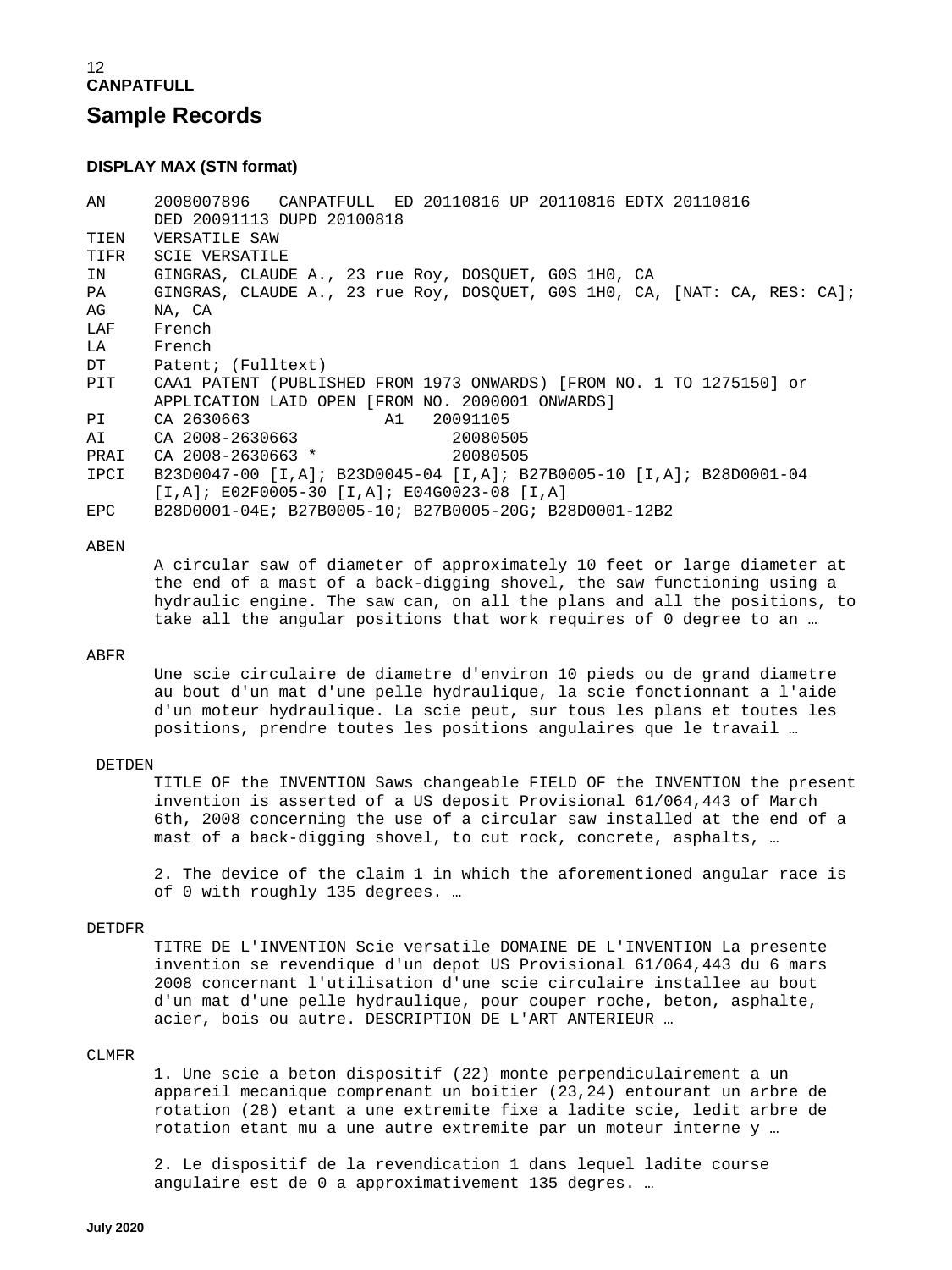| AN   | CANPATFULL ED 20110816 UP 20110816 EDTX 20110816<br>2008007896            |
|------|---------------------------------------------------------------------------|
|      | DED 20101020 DUPD 20101129                                                |
| TIEN | VERSATILE SAW                                                             |
| TIFR | <b>SCIE VERSATILE</b>                                                     |
| IN   | GINGRAS, CLAUDE A., 23 rue Roy, DOSOUET, GOS 1HO, CA                      |
| PA   | GINGRAS, CLAUDE A., 23 rue Roy, DOSQUET, GOS 1HO, CA, [NAT: CA, RES: CA]; |
| AG   | NA, CA                                                                    |
| LAF  | English                                                                   |
| LA   | French                                                                    |
| DT   | Patent; (Fulltext)                                                        |
| PIT  | CAC PATENT (PUBLISHED FROM 19901016 ONWARDS) [FROM NO. 1275151 TO         |
|      | 2000000] or PATENT (SECOND LEVEL) [FROM NO. 2000001 ONWARDS]              |
| PI   | CA 2630663<br>$\mathcal{C}$<br>20101012                                   |
| AI   | CA 2008-2630663<br>20080505                                               |
| PRAI | CA 2008-2630663 *<br>20080505                                             |
| IPCI | B23D0047-00 [I,A]; B23D0045-04 [I,A]; B27B0005-10 [I,A]; B28D0001-04      |
|      | $[I,A]$ ; E02F0005-30 $[I,A]$ ; E04G0023-08 $[I,A]$                       |
| EPC. | B28D0001-04E; B27B0005-10; B27B0005-20G; B28D0001-12B2                    |
|      |                                                                           |

#### ABEN

 A circular saw of diameter of approximately 10 feet or large diameter at the end of a mast of a back-digging shovel, the saw functioning using a hydraulic engine. The saw can, on all the plans and all the positions, to take all the angular positions that work requires of 0 degree to an …

#### ABFR

 Une scie circulaire de diametre d'environ 10 pieds ou de grand diametre au bout d'un mat d'une pelle hydraulique, la scie fonctionnant a l'aide d'un moteur hydraulique. La scie peut, sur tous les plans et toutes les positions, prendre toutes les positions angulaires que le travail …

### DETDEN

 TITLE OF the INVENTION Saws changeable FIELD OF the INVENTION the present invention is asserted of a US deposit Provisional 61/064,443 of March 6th, 2008 concerning the use of a circular saw installed at the end of a mast of a back-digging shovel, to cut rock, concrete, asphalts, steel, wood or autre. DESCRIPTION OF FORMER ART I0 …

### CLMEN

 1. A device of concrete saw (22) assembled perpendicular to a mechanical apparatus including/understanding a case (23,24) surrounding a tree of rotation (28) fixed at an end fixed of the aforesaid the saw, the …

 2. The device of the claim 1 in which the aforementioned angular race is of 0 with roughly 135 degrees.

 3. The device of claim 1 used in projects of demolition, under any angle and in restricted places requiring in these cases the minimum …

#### DETDFR

 TITRE DE L'INVENTION SCIE VERSATILE DOMAINE DE L'INVENTION La presente invention concerne l'utilisation d'une scie circulaire installee au bout d'un mat d'une pelle hydraulique, pour couper roche, beton, asphalte, acier, bois ou autre. DESCRIPTION DE L'ART ANTERIEUR Les inventions suivantes ont attire notre attention : US 5,676,127 "EXCAVATOR MOUNTED CONCRETE SAW" de Patrick Kelly et al. delivre le 14 octobre 1997; montre une scie a beton circulaire adaptee pour etre montee sur un bras …

#### CLMFR

Les realisations au sujet desquelles un droit de privilege est revendique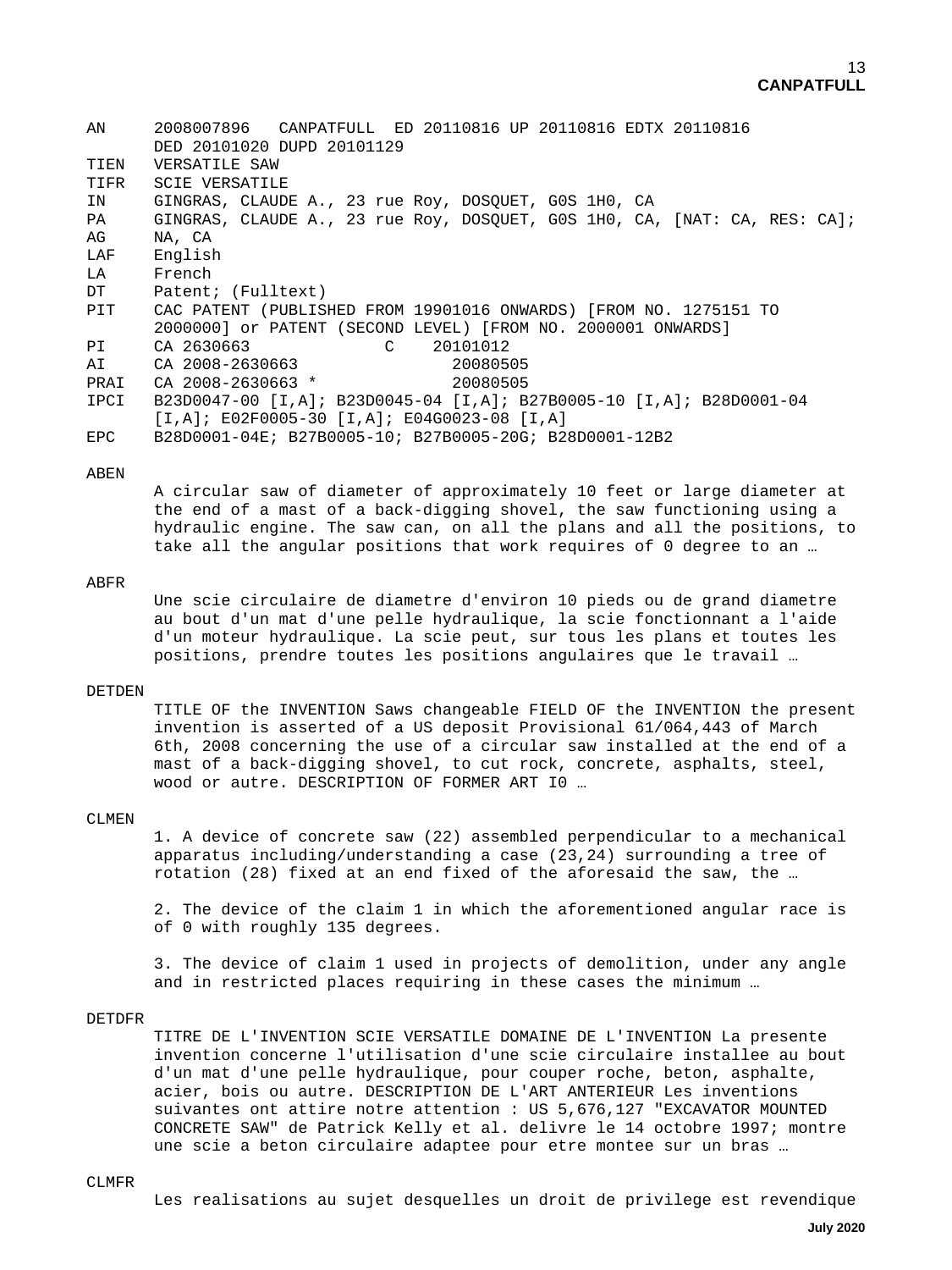### 14 **CANPATFULL**

sont definies comme suit :

 1. Un dispositif de scie a beton (22) monte perpendiculairement a un appareil mecanique comprenant un boitier (23,24) entourant un arbre de rotation (28) fixe a une extremite fixe de ladite scie, ledit arbre de rotation etant mu a une autre extremite par un moteur interne (24) …

 2. Le dispositif de la revendication 1 dans lequel ladite course angulaire est de 0 a approximativement 135 degres. …

### **DISPLAY BRIEF**

| 2008002827 CANPATFULL ED 20110818 UP 20110913 EDTX 20110818            |
|------------------------------------------------------------------------|
| DED 20110810 DUPD 20110818                                             |
| LANDING GEAR FITTED WITH DEVICE FOR COMMUNICATIONS BETWEEN A WHEEL AND |
| THE LANDING GEAR                                                       |
| ATTERRISSEUR EOUIPE D'UN DISPOSITIF DE COMMUNICATION ENTRE UNE ROUE ET |
| L'ATTERRISSEUR                                                         |
| PRADIER, JEAN-CLAIR, FR; LAVAUD, THOMAS, FR                            |
| MESSIER-BUGATTI, Zone Aeronautique Louis Breguet F-78140, VELIZY       |
| VILLACOUBLAY, FR, [NAT: FR, RES: FR];                                  |
| GOUDREAU GAGE DUBUC, CA                                                |
| French                                                                 |
| French                                                                 |
| DT<br>Patent; (Fulltext)                                               |
| CAC PATENT (PUBLISHED FROM 19901016 ONWARDS) [FROM NO. 1275151 TO      |
| 2000000] or PATENT (SECOND LEVEL) [FROM NO. 2000001 ONWARDS]           |
| CA 2633405 C<br>PI <sup>1</sup><br>20110802                            |
| CA 2008-2633405<br>20080605                                            |
| 20070607<br>FR 2007-4089                                               |
|                                                                        |
| B60C0023-04C                                                           |
|                                                                        |

#### ABEN

 The invention relates to an undercarriage of aircraft comprising at least an axle on which at least a wheel is assembled to turn, the undercarriage comprising a device of communication to connect a sensor assembled on a rim of the wheel to fixed means of salary assembled on the aircraft. …

### ABFR

 L'invention concerne un atterrisseur d'aeronef comportant au moins un essieu sur lequel au moins une roue est montee pour tourner, l'atterrisseur comportant un dispositif de communication pour relier un capteur monte sur une jante de la roue a des moyens de traitement fixes montes sur l'aeronef. Selon l'invention, le dispositif de communication comporte d'une part une antenne solidaire du capteur et donc tournant …

#### MCLMEN

 1. Undercarriage of aircraft comprising at least an axle on which at least a wheel is assembled to turn, the undercarriage comprising a device of communication to connect a sensor assembled on a rim of the wheel to fixed means of salary assembled on the aircraft, in which the …

#### MCLMFR

 1. Atterrisseur d'aeronef comportant au moins un essieu sur lequel au moins une roue est montee pour tourner, l'atterrisseur comportant un dispositif de communication pour relier un capteur monte sur une jante …